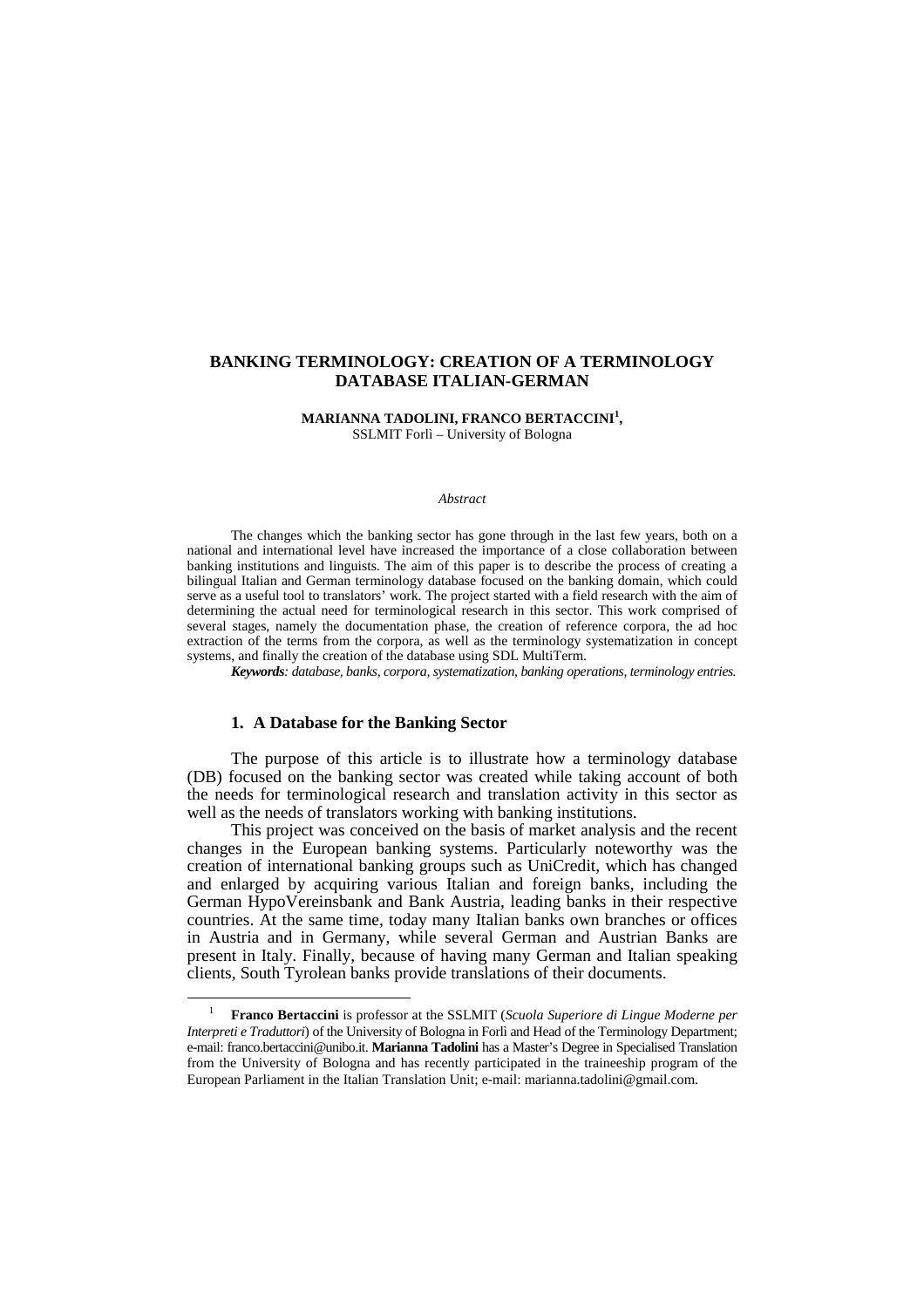The structural changes in this sector require a constantly increasing number of experienced translators to translate forms and documents for the clients and communication material within the bank. Therefore a terminology DB was created to be used as an aid for translators working in this field. This tool could also be useful for interpreters, technical writers and, more generally, for everyone working with foreign banks, in order to avoid having to use English as a relay language.

### **2. Banks and the Need for Translation and Terminological Research**

After a first analysis of the banking market on an international level, it was necessary to ascertain the demand for linguists in the banking field. With the primary goal of carrying out work which could be of real use and help to banking institutions or translators working with them, field research was conducted in order to verify whether and to what extent the work of language professionals was needed in this sector.

Through the observation of the European banking systems three main situations were identified in which translators in the language combination IT-DE are required. Collaborators and staff members of many banks were contacted (some are listed in brackets):

- Italian institutions with branches and offices in German-speaking countries (UniCredit, Monte dei Paschi di Siena, UBI Banca, Banca Mediolanum);
- German and Austrian banks with branches and subsidiaries in Italy (Commerzbank, Deutsche Bank);
- South Tyrolean banking institutions (Raiffeisen, Südtiroler Sparkasse / Cassa di risparmio di Bolzano, Banca popolare / Volksbank).

Their responses were very positive and demonstrated the usefulness of a terminological research project and the interest and willingness of banking sector professionals to collaborate. Internal translators and specialized staff members, as well as freelance translators and translation agencies are involved in the translation of the many different kinds of texts, including internal documents, contracts and information packs. Glossaries and databases are created during each translation project and implemented over time with particular regard to:

- *Corporate terminology*: different names for banking products for marketing purposes;
- *Reference banking system*: need for linguistic equivalents for banking operations unique to the banking system of the headquarters;
- *Diatopic variations*: lexical differences within the German language in the banking domain.

# **3. Documentation Tools and Creation of the Corpora**

Background research involving the collection and analysis of domain-specific material in German and Italian was carried out before the terminological research.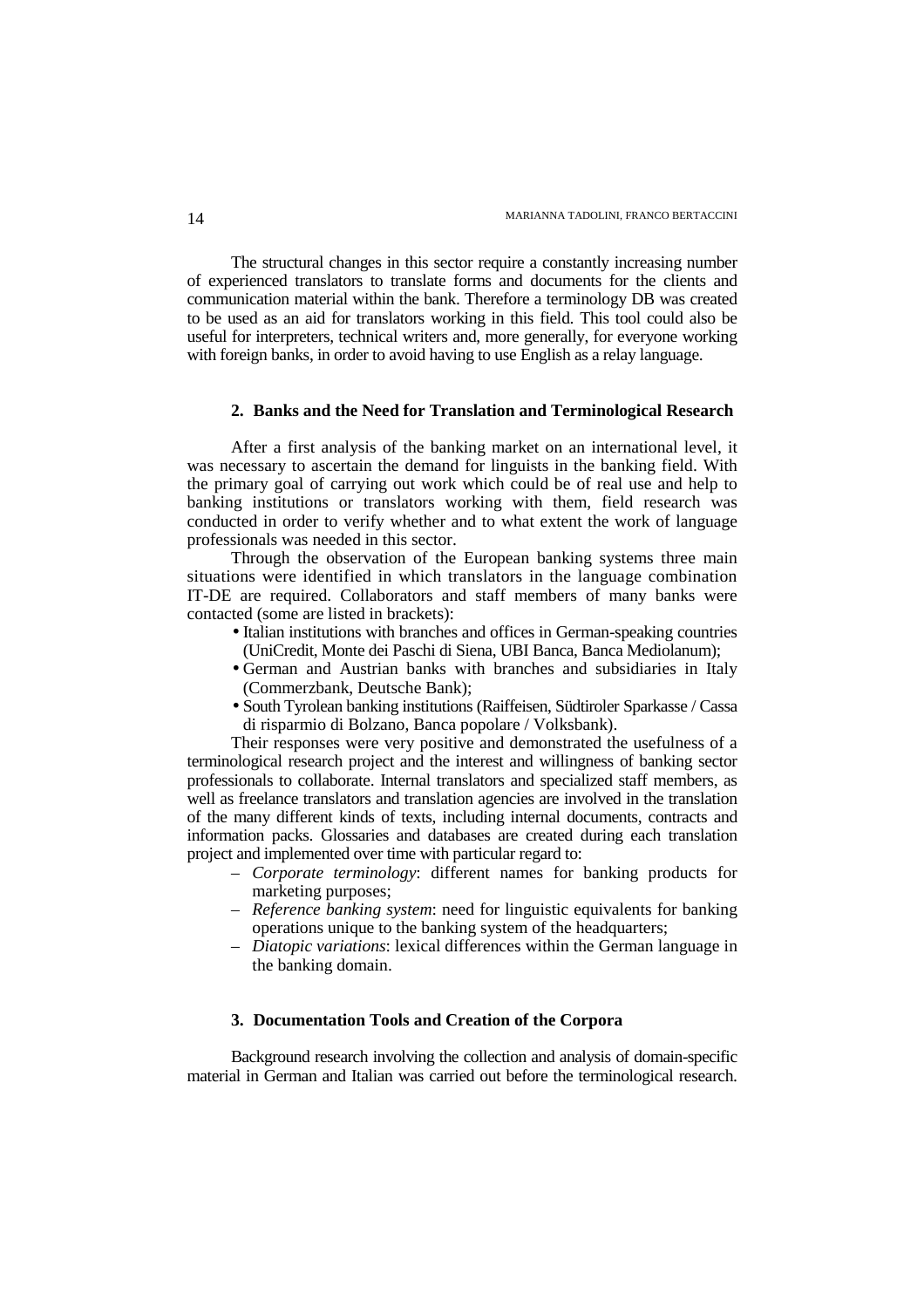The main goal of this stage was to acquire a more in-depth understanding of the field through a cognitive approach to the domain. This step turned out to be essential for the terminology systematization and therefore for the creation of concept maps. The second objective was to gather material for the DB creation, in order to identify both a technical definition of the concepts and equivalents or translation proposals of the terms.

The internet resources on banking lexicon comprise a wide range of material, both in terms of its form and origin, which enables the researcher to verify the differences among the German varieties within this field. The databases and corpora created by the European Union (EUR-Lex, IATE) and the European Academy of Bozen (bistro) provided interlinguistic equivalents and were used to compile the *term* field in the database entries. These databases can be regarded as extremely reliable tools given the authors' and editors', who are terminologists or translators or economics experts, high level of expertise and authority on the topics. Moreover, many banking institutions publish a glossary on their website, which shows the intention of this somewhat closed sector to become more accessible to its clients. Another useful resource for researching the equivalents of the source terms were the websites of the banks in the Bozen province as well as the *Lexika*, lexicographic works by specialized publishing houses providing a definition to a domain lexicon.

In addition to these resources, reference corpora were developed, which are basic instruments for terminological research. The issues to consider when constructing a corpus are, according to Tognini-Bonelli (2001: 74), *authenticity, sampling* and *representativeness.* In this regard it is opportune to focus on the relationship between the dimensions of a corpus and its representativeness, as dimensions are often considered directly proportionate to the functionality of the tool. Indeed, as McEnery *et al.* point out (2006: 16-18), representativeness is closely related to the personal perception of the corpora's developer and to the research to be conducted. The corpora created for the purposes of this paper are of moderate dimensions, owing to the difficulty in collecting texts in this sector. Nonetheless, they are representative and functional and, having been drawn up by banks, are in line with the aforementioned requirement of authenticity. Following an accurate analysis of the texts, it was possible to conclude that the documents issued for banking operations were the most functional text type to fulfill these research requirements. These texts are namely authentic and characterized by a high degree of specificity. In particular, owing to the difficulty of obtaining information in the sector, the texts which were collected concerned the administration of current accounts and were used to create a bilingual comparable corpus and a bilingual parallel corpus.

### **4. Systematic Terminology and** *Ad Hoc* **Terminology: the Database Terms**

Two operating methods may be pursued during the course of terminological research: systematic terminology and *ad hoc* terminology. Systematized terminology identifies the creation of concept trees or systems,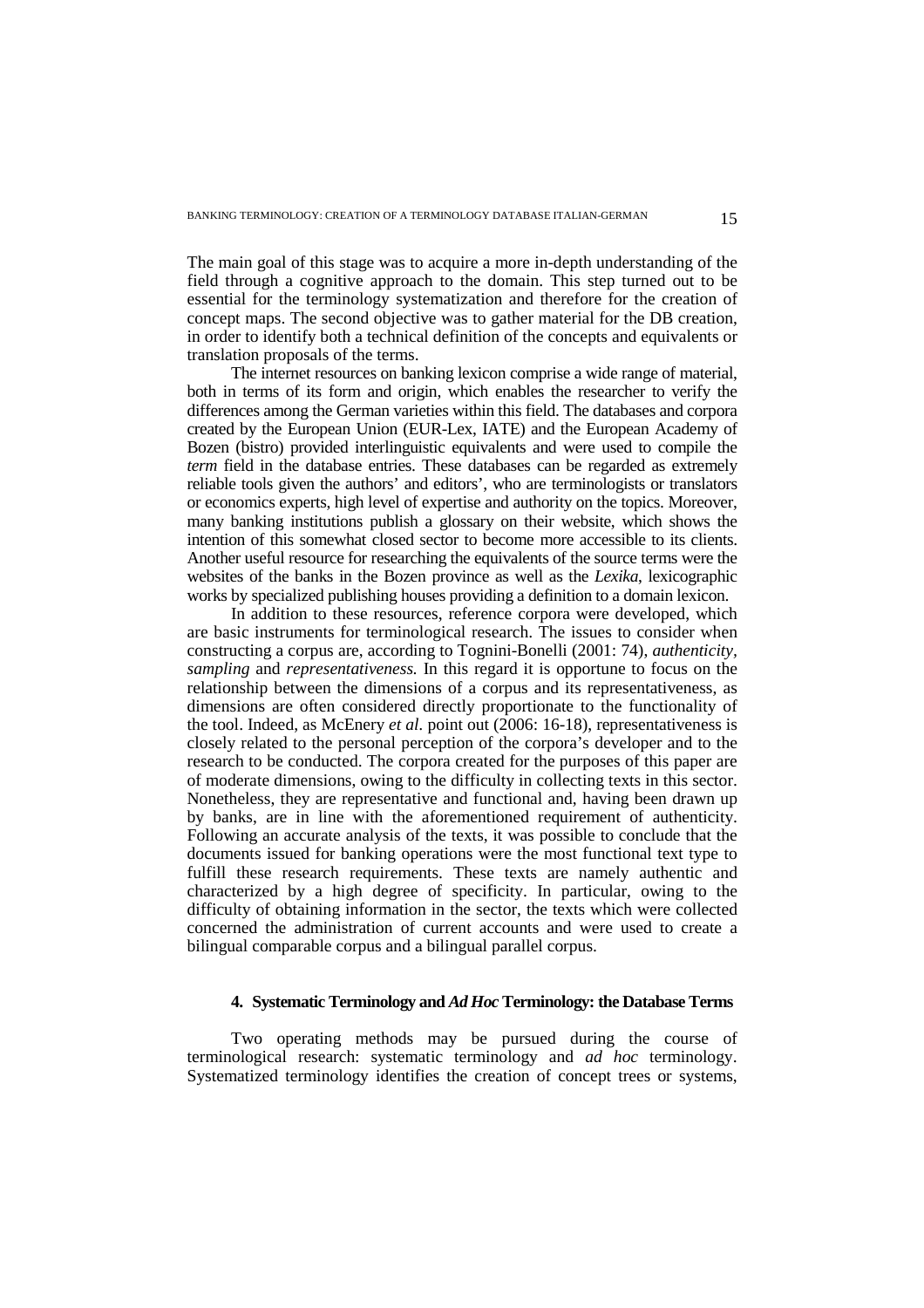highlighting the semantic relations between the terms, whereas *ad hoc* terminology deals with the specific process through which terminology is set on electronic or paper support (Bertaccini/Lecci 2009). Depending on the goal and the working situation, the researcher should evaluate the kind of terminology to be used, taking into account the different terminology entries that will result. In the case of systematic terminology, the results are concept-oriented entries created according to a cognitive or conceptual approach to the domain. In the *ad hoc* terminology the natural choice is the term-oriented entry, which starts from the term and not from the concept according to a textual approach (*ibid.*).

This terminological work was developed from the systematization of the key words, so that their place in a wider framework gives a clear and homogenous overview of this field of research. Furthermore, this highlights the relationships between the concepts and allows for an immediate comprehension of the domain for the potential users of the DB. Afterwards the terms were entered into the database as complex entries.

The texts gathered and inserted into the corpora presented an interesting range of terminology focused on a specific area, namely the activities related to the management of current accounts. For this reason, as well as choosing terms in a systematic way, we decided to include some other types of entries in the database on an ad hoc basis. These present a different structure, but provide much useful information for a translator getting ready to work with texts from the current accounts area.

#### *The Concept Maps*

*In der zweisprachigen Terminologiearbeit ist die getrennte Erstellung zweier jeweils einsprachiger Begriffssysteme die unerlässliche Voraussetzung für den späteren Vergleich.* (Arntz/Picht 1995: 76)

At this stage of the work, the relationships between the concepts within the domain were determined by a series of diagrams representing the relationships between the aforementioned concepts themselves. In order to narrow down the field of research and to define the project more clearly, the domain for the concept maps was limited to that of banking operations. As a matter of fact, almost the entire banking terminology falls within this area. The relations among the full range of operations that can be performed in a banking institution are not only complex, but can be systemized according to different criteria as well. Many systematizations of a given domain are therefore possible and all of them plausible: this is why communicating with experts from the sector was essential to confirm the validity of the systems created.

The concept maps, which provide a general overview of the field, highlighted the position occupied by every term in the system. The work started with the creation of the map of Italian terms, which were organized into different tables including all performable banking operations and divided into various subdomains. When creating the German diagrams, we started with the *Banking operations*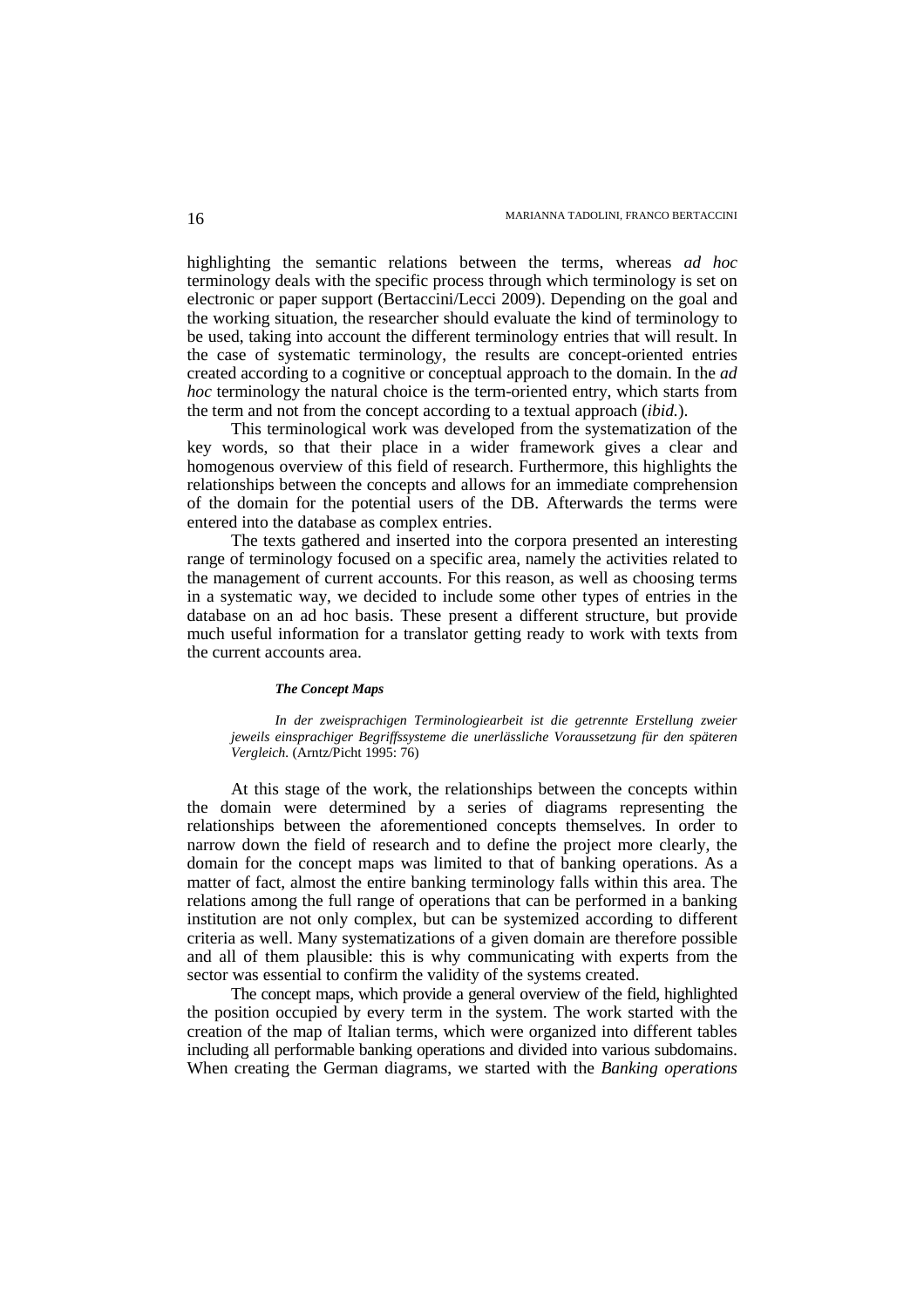

map, including the three first subdomains. *Figures 1* and *2* depict the exact correspondence of the macrostructure of the two banking operations systems.

*Fig. 1.* Banking operations map IT



*Fig. 2.* Banking operations map DE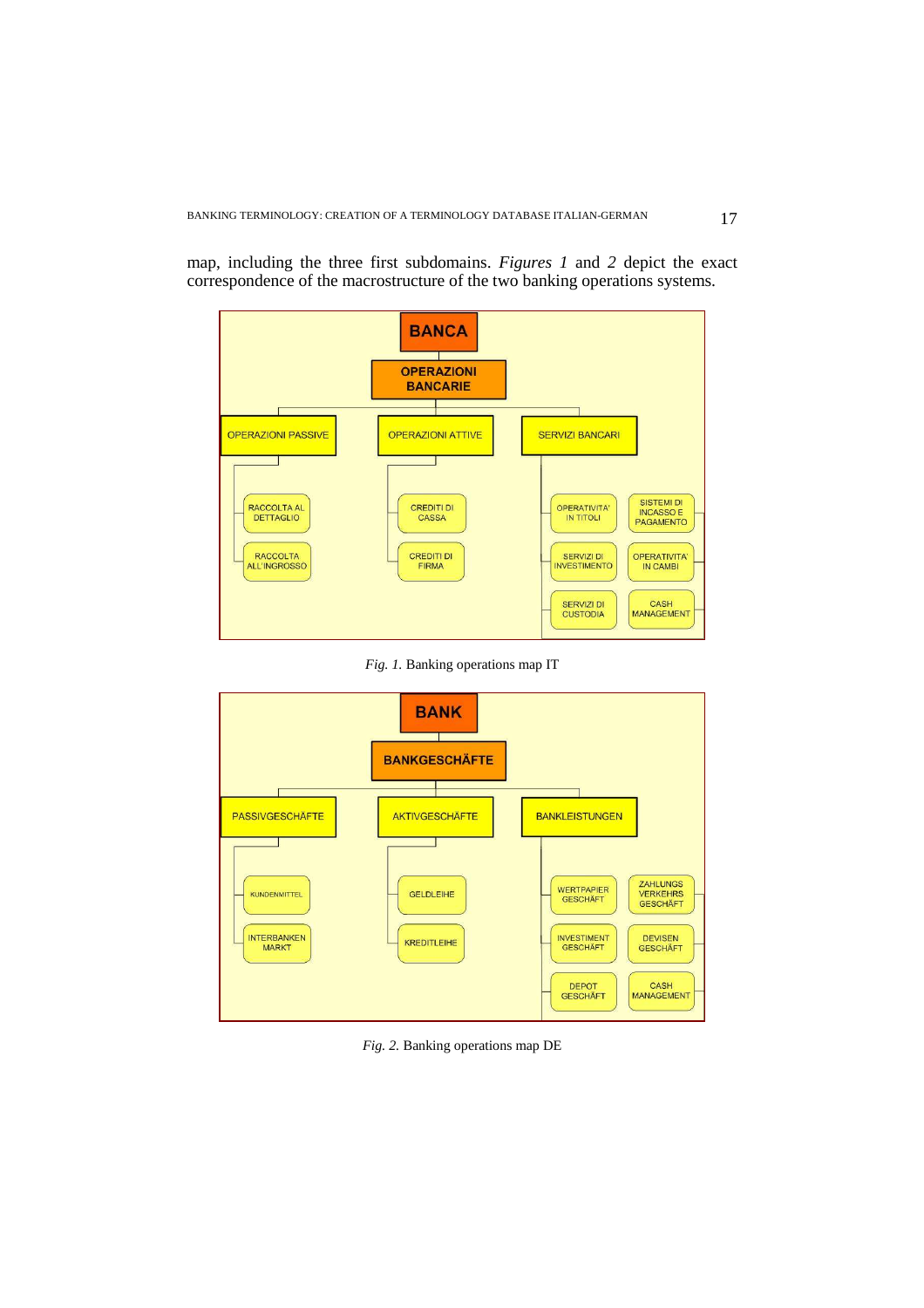Out of the  $1<sup>st</sup>$  level categories in the German diagram we chose to fully develop in German only the deposit-taking business subdomain. According to Bertaccini and Lecci (*ibid.*), it is advisable to narrow down the research domain by detecting some subdomains of  $1<sup>st</sup>$  or  $2<sup>nd</sup>$  level. By doing so, it is possible to limit the terminology, systemize it with greater precision and thus develop more defined and targeted research. Moreover, the previously created corpora are focused on current accounts, which offer banking institutions opportunities to collect money. The subdomain of the deposit-taking business is therefore very suitable in this study for elaborating both systematized and *ad hoc* terminology (pictures omitted).

While comparing the German and Italian concept systems it became clear that they do not match: this means that the underlying conceptual structures differ significantly. Despite this, the deposit-taking operations are similar, although the two systems show differences in terms of deposit forms, current accounts and deposit certificates. The fact that the two diagrams did not correspond directly to each other highlights the presence of culture and language-specific concepts. Therefore, the DB provides only a functional equivalent of the terms which lack an exact conceptual equivalent in the other language.

|                         | TТ                                                                | DE/A                                                                                  |
|-------------------------|-------------------------------------------------------------------|---------------------------------------------------------------------------------------|
| <b>Deposit forms</b>    | - depositi a risparmio liberi<br>- depositi a risparmio vincolati | - Sichteinlagen<br>$-$ Termineinlagen<br>$-$ Spareinlagen                             |
| <b>Current accounts</b> | - conto corrente di corrispondenza<br>- conto di deposito         | – Girokonto<br>– Terminkonto<br>- Sparkonto<br>- Kontokorrentkonto<br>- Darlehnskonto |

### **5. Terminology Entries**

The preliminary work of documenting, extracting and systematizing the terminology led to the final step of the project that was the creation of a bilingual terminology database containing concept-oriented, term-oriented and mixed entries. The entries included all the information deemed necessary for both the comprehension of the analyzed economic concepts and the use of the term in the target language. SDL MultiTerm was therefore particularly suitable for the creation of the database, as it allows users to perform both functions.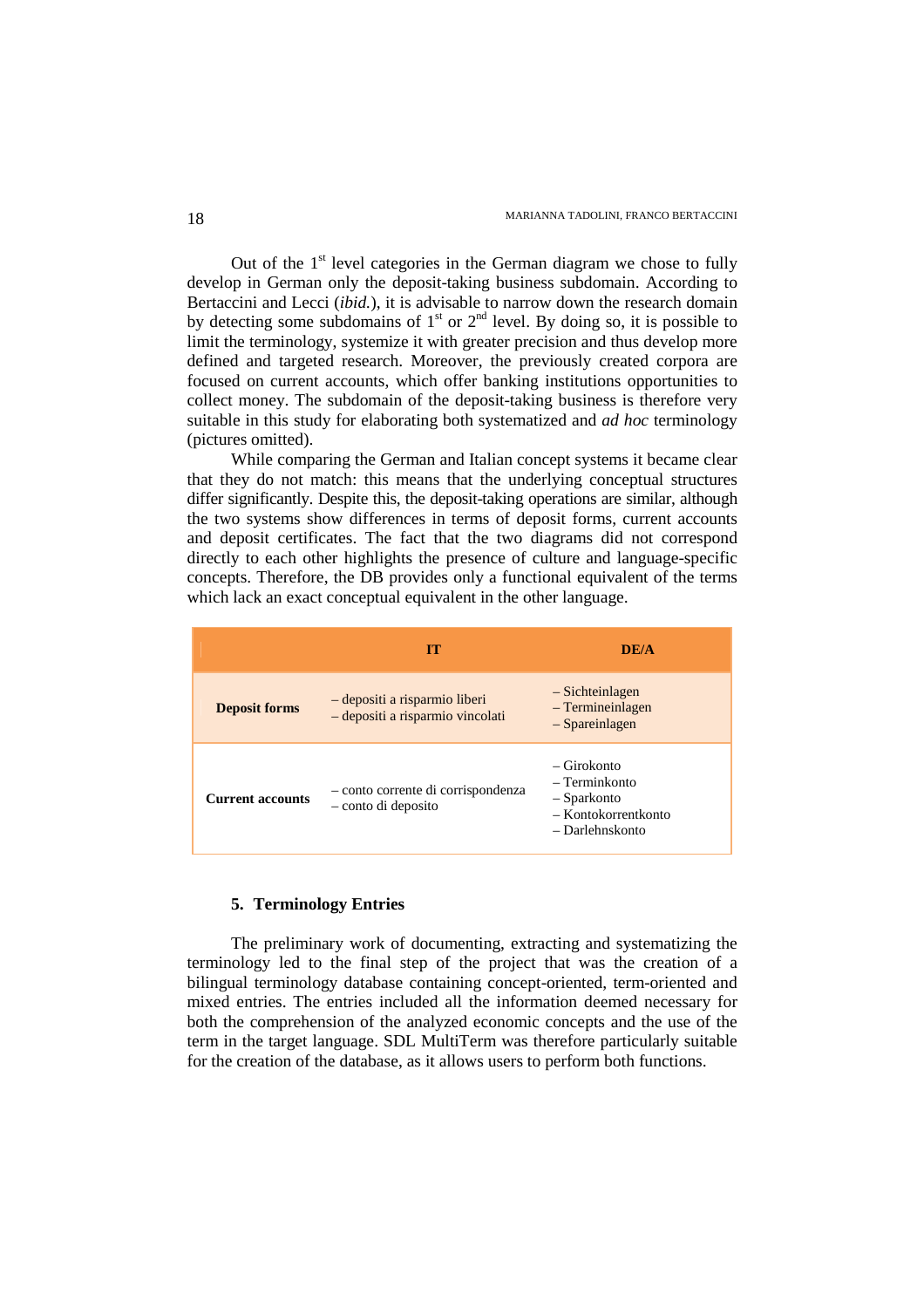# *Concept-Oriented Entries*

Carrying out a systemized terminology investigation with an onomasiological approach requires the creation of concept-oriented entries (Bertaccini/Lecci, *ibid.*). The matching of the concepts at an interlinguistic level is a fundamental prerequisite for creating this kind of entries provided with concept systems. In this case the systems are defined as *exocentric*, as they are based on a shared experience and not very dependent on the structure of a specific language (Bertaccini/Prandi/Sintuzzi/Togni 2004: 169). For this reason, the entries contain sets of synonyms, which are interlinguistically equivalent and refer to the same concept without any hierarchy. They are inserted in the *term* field and appear as a main term or as a variant, depending on the term being searched.



*Fig. 5.* Entry *Operazioni attive*

A good example of this is the *operazioni attive* (lending business) entry, in which the terms *operazioni di impiego fondi* and *operazioni di credito* were inserted at the same hierarchy level. In German the terms *Aktivgeschäfte* and *Kreditgeschäfte* were used.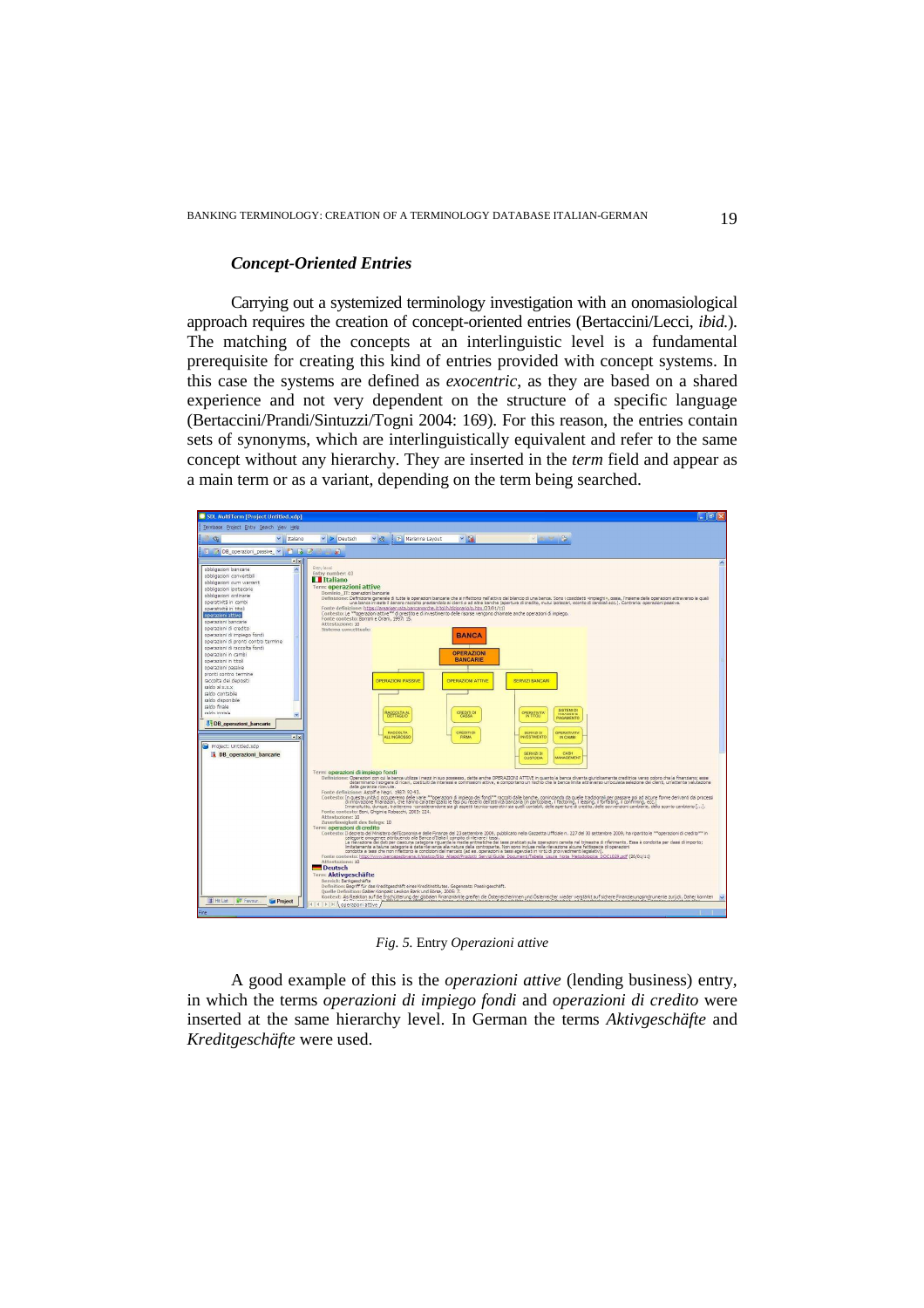# *Term-Oriented Entries*

Term-oriented entries represent another type of entry for terminological research. They are no longer created starting from the concept, but from the sign according to a semasiological approach. This type of entry is generally used for *ad hoc* terminology or for systematized terminology when the concept systems of the language combination do not match each other or only partially match and are therefore *endocentric* concepts (*ibid.*). In these cases the entry will show a functional equivalent in L2 and not an exact interlinguistic equivalent.

# *Mixed entries*

As discussed above, the choice of the entry depends on both the concept systems in which the terms are inserted and the terminologist's needs. When required, it is also possible to create a third kind of entry, which are defined by Bertaccini and Lecci (*ibid.*) as *mixed entries*, i.e. concept-oriented entries integrated with synonyms and term variants.

 Depending on the kind of entry, it contains different fields, among which are the *notes* and the *usage notes* fields. The first one presents additional information concerning the term and the kind of equivalence relation which connects it to the term in the other language. During the elaboration of the database, in order to provide equivalents for the culture or language-specific terms, we often resorted to providing functional equivalents. For example, in case of the deposit form of the German banking system named *Termineinlage* (time deposit), which does not exist in the Italian system, the functional equivalent *deposito a termine* was chosen. Other terms denote concepts which only share some of the features of the same concept in L1, thus representing a partial equivalent. This is the case of the term *deposito a risparmio* (savings deposit) and its equivalent *Spareinlage*. Even though the terms are used as equivalents, they denote a form of savings which have different features.

 If the entry contains many *term* fields, the *usage notes* field provides details concerning the term's frequency of use, as assessed through an analysis of different contexts. Moreover, this field contains information about the diatopic variants encountered within the German language. The diatopic variation is namely a sociolinguistic phenomenon, which, as Cabré (1993: 97, 157) points out, affects the special languages too, but in a more limited way. An example is given by the operations *pronti contro termine* (purchase agreement), which in Germany are known as *Pensionsgeschäft* and in Austria and South Tyrol as *Termingeschäft*.